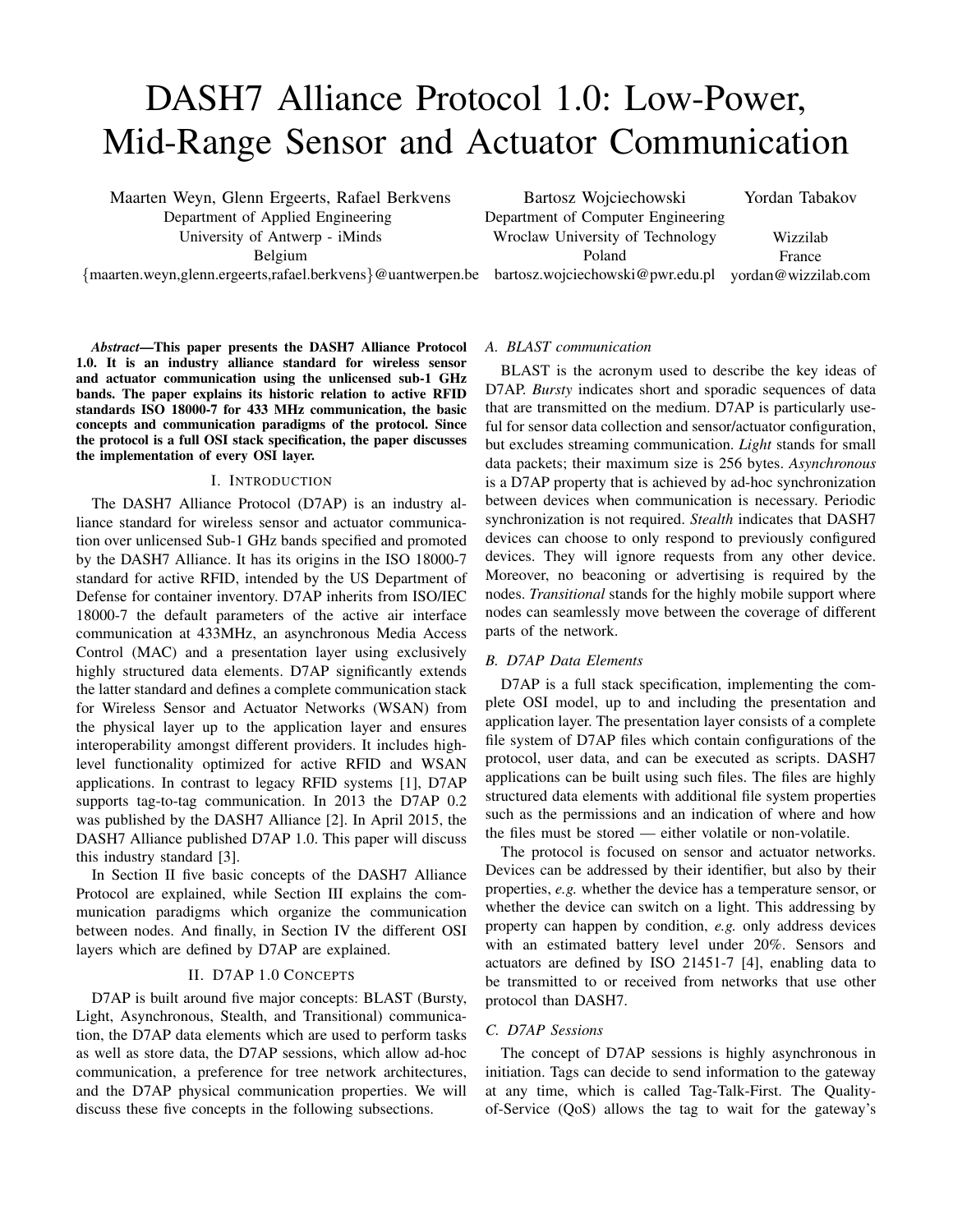acknowledgment. In case of multiple gateways within range, the tag can also choose to perform an all-cast, where it waits for multiple the gateways to acknowledge, or any-cast, where it waits for a single gateway's acknowledgment. Gateways can also query the network for specific sensor or actuator information.

## *D. Network*

A D7AP network consists of gateways and endpoints, and can optionally contain sub-controllers. A gateway is a device that is capable of permanently listening for packets. It receives data, can process it, but typically transmits it on another network. It can also transmit data to the DASH7 network from the other networks it is connected to. The gateway implements all D7AP features. A subcontroller can also implement all D7AP features but is allowed to sleep and can for example be used to relay packets while being optimized to minimize the power consumption. An endpoint is a simpler device that does not need to implement all D7AP features. It typically contains sensors or actuators and transmits or receives information about these. They are designed to operate at low energy consumption and spend most time in sleep mode. The endpoint can transmit asynchronously and wakes up periodically to listen for possible incoming data. Sub-controllers also have periodic listening cycles, but are different from endpoints in that they implement all D7AP features.

These devices are optimized for tree network architectures. A gateway is the root, endpoints are the leafs, and subcontrollers can be used to facilitate management of larger networks.

## *E. D7AP Communication*

DASH7 has an asynchronous session initiation, an ad-hoc synchronization establishes a communication dialog between two or more devices. The asynchronous communication is further discussed in the next section.

The D7A protocol is designed for sub-GHz ISM bands at 433 MHz, 868 MHz, and 915 MHz. These bands can be used at low, normal, or high rate, which is respectively 9.6 kbps, 55.555 kbps, and 166.667 kbps. Depending on the speed and band, DASH7 can cover distances in the order of hundred meters to a few kilometers. In each band, DASH7 defines different channels. D7AP is naturally frequency-agile. Devices can be configured to scan for messages over more than one channel.

## III. D7AP 1.0 COMMUNICATION PARADIGMS

In this section the communication paradigms which are used to build the D7AP are discussed. In the next section the specification of the different OSI layers are discussed to enable these concepts.

## *A. File based messaging*

D7AP 1.0 focuses on a file-based communication. The majority of the communication between the application and the communication stack is done using file access actions.



Fig. 1. D7AP 1.0 Low Power Wake-up

The API for this communication is further described in Section IV-G. The sensor or actuator data transmission using D7AP is always in the form of writing to or reading from a remote file. This makes the system very extensible.

#### *B. Query - Response*

Originating from an RFID standard, D7AP is build around a query-response communication model. Different than other protocols the addressing of the nodes is context based and not necessarily based on device addresses. This addressing also enables grouping devices into different context-based subsets in order to collect data from a larger amount of devices. The Query can trigger a direct response or can configure a device to respond on the query when a certain event happens. Responses triggered by file notifications are explained in Subsection III-D.

## *C. Low Power Wake-up*

Sensors and actuators optimize their power consumption by limiting the active time of the node. When a node or gateway needs to query these low powers endpoints, the endpoints need to be awake. D7AP uses a low power wake-up system method to minimize the used energy. This method is shown in Figure 1. In a synchronous communication model, the endpoints needs to listen regularly to synchronization data which is sent by a gateway. In DASH7 on the other hand, the querying node (blue) sends an ad-hoc synchronization train using the D7A Advertising Protocol (D7AAdvP) as described in Subsection IV-C. The sleeping node (red) detects a signal above noise level and listens to the advertising frame which contains the time when a request will be sent. The node goes to a low power mode until time the request is expected to be received.

## *D. File Notification Triggers*

Instead of using an over the air query, a query can be preregistered on the endpoint in a file. This can be done on the moment the endpoint is configured or later by an over the air write action of the file header. A file can be configured to use the D7A Action Protocol (D7AActP) which will trigger an ALP Command (Section IV-G), i.e. a response to a prerecorded query. Using this system an application on an endpoint only needs to write sensor data to a file, the D7AP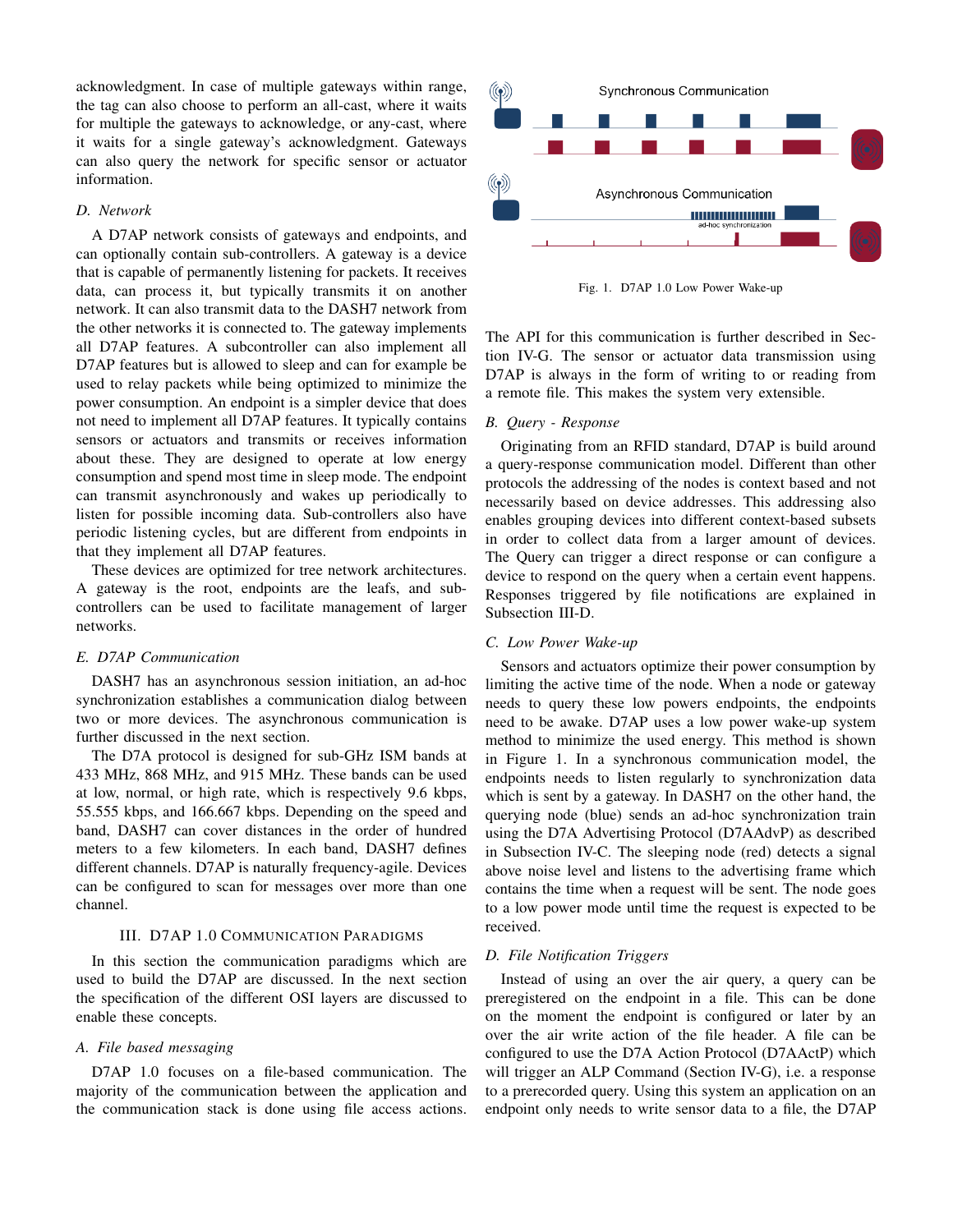| Application               | ALP                  | D7AActP             |                      |             |                      |                         |                           |
|---------------------------|----------------------|---------------------|----------------------|-------------|----------------------|-------------------------|---------------------------|
| Present/                  | D7A<br>Files         |                     |                      |             |                      |                         |                           |
| Session/                  | D7ASP                |                     |                      |             |                      |                         |                           |
| <b>Transport</b>          | D7ATP                |                     |                      |             |                      |                         |                           |
| Network                   | D7ANP                | D7AAdvP             | Optional<br>Multihop | Security    | Addressing           |                         |                           |
| /XXX)<br>ЮÚ<br><b>MAC</b> | Foreground<br>Frame  | Background<br>Frame | CSMA-CA              | Guarding    | Broadcast<br>Unicast | Device ID<br>VID<br>UID | Transmissio<br>& Receptio |
| PHY                       | Channel<br>Selection | PN <sub>9</sub>     | <b>CCA</b>           | <b>GFSK</b> | <b>FEC</b>           | Rates                   | Spectrum                  |

Fig. 2. D7AP 1.0 Layer Overview

TABLE I D7AP MODULATION SCHEMES USING 2-(G)FSK

| <b>Channel</b><br><b>Class</b> | <b>Channel</b><br><b>Spacing</b><br>(MHz) | Symbol<br>Rate<br>(kbps) | <b>Modulation</b><br>Index | <b>Frequency</b><br><b>Deviation</b><br>(KHz) |
|--------------------------------|-------------------------------------------|--------------------------|----------------------------|-----------------------------------------------|
| Lo-Rate                        | 0.025                                     | 96                       |                            | $+4.8$                                        |
| Normal<br>Hi-Rate              | 0.200<br>0.200                            | 55.555<br>166.667        | 1.8<br>0.5                 | $+50$<br>± 41.667                             |

stack will handle the processing of the data and transmit the data when the query which is preregistered matches the file change.

## *E. Dormant Sessions*

As described above, a gateway can use the low power wakeup system to activate endpoints and send data. However, it can also use the concept of Dormant Sessions. When the gateway has a pending request for the endpoint, it is queued as a dormant session with a certain timeout. When this timeout expires, the session is activated and the data is sent using the D7AdvP as described above. However, when the endpoints send data to the gateway before the timeout expires, e.g. using to D7AActP, the gateway can notify the endpoint by setting a flag in the response the endpoint. From this moment the dialog is extended and the endpoints becomes the responder while the gateway becomes the requester.

## IV. D7AP 1.0 LAYER OVERVIEW

In this section we will discuss some of the individual aspects which are defined in the specification. The specification is constructed based on the OSI-layers. In Figure 2 an overview is shown of these layers with the most important aspects which are defined in the different layers of the D7A protocol.

## *A. Physical Layer*

The D7A 1.0 protocol supports three Sub-1 Ghz bands, and three data rates, as discussed above. D7AP uses 2-(G)FSK, the modulation schemes of the different channel classes are described in Table I.

In all cases PN9 encoding is used for data whitening. Optionally  $\frac{1}{2}$  FEC encoding can be used. In this case the first stage is the encoding using a  $\frac{1}{2}$  rate convolutional code with a constraint length of 4 and the second stage is a matrix

TABLE II D7AP 1.0 DATA LINK FRAME STRUCTURE

| Preamble<br>+ Sync | Length | Subnet   Control | <b>TADR</b> | Pavload | <b>CRC</b> |
|--------------------|--------|------------------|-------------|---------|------------|
| bytes:             |        |                  | 0/2/8       | 2/8     |            |

interleaver to minimize the impact of burst errors. The support of both coding schemes, together with the possibility to use two different frame types (as discussed in the next session), requires that 4 different sync words are used.

## *B. Data Link Layer*

The frame structure defined in the data link layer is defined in Table II. The target address (TADR) type is defined in the control bytes, together with the equivalent isotropically radiated power (EIRP). The TADR can be non-existing, 2 bytes in the case of a Virtual ID (VID) or 8 bytes in the case of a Unique ID (UID). The UID is a 64 bit EUI-64 value, the VID is a 16 bit ID, also compliant with ISO 15963[5].

The Data Link Layer uses filters to qualify incoming frames for processing. First CRC16 is used to validate the data, afterwards a subnet matching is done. The subnet is constructed using a specifier and a mask or identifier. Third, a link quality assessment can optionally be executed and finally a Device ID filter is used.

Moreover, D7AP defines sub-bands which enable the nodes to use a group of channels to communicate on. These subbands are used in a so-called access profile, which defines the subnet, a period for automatic scanning of the band, a transmission time-out and the number of the sub-bands to scan or transmit on. The automated channel scanning is controlled by the data link layer.

D7AP defines two types of frames, a background and foreground frame. The background frame is used to send short messages to control the communication, the foreground frames are used for the typical communication of data.

The automated scanning of background frames needs to detect a signal above noise level before it starts listening to the channel itself. When transmitting, a CSMA-CA system is used with 3 possible algorithms: Adaptive Increase No Division (AIND), Random Adaptive Increase No Division (RAIND) and Random Increase Geometric Division (RIGD). Channels guarding is used both during, and after the transmission of a frame.

AIND will insert the packet in the beginning of a slot, and the slot duration is approximately equal to the duration of the transmission being queued. When the transmission fails, a random wait duration is applied. RAIND is identical to AIND, but in contrast a random wait duration is applied in the initial insertion. RIGD uses a random slot insertion with a geometric decaying slot back-off.

## *C. Network Layer*

The D7AP Network Layer defines the background and foreground network protocols. Although more background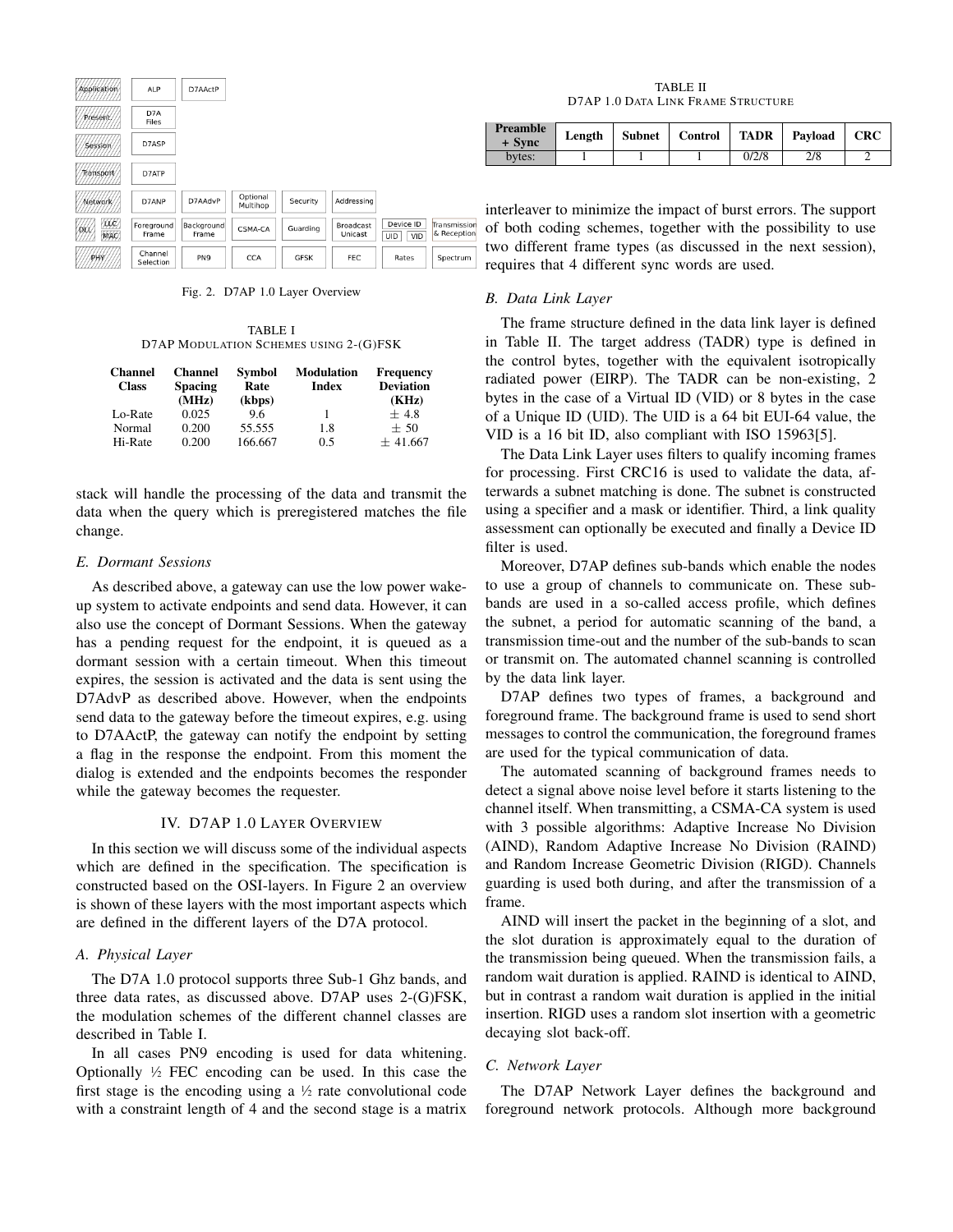TABLE III D7AP 1.0 BACKGROUND NETWORK PROTOCOL FRAME STRUCTURE

| DLL           | <b>Background Protocol</b> | DLL                  |        |
|---------------|----------------------------|----------------------|--------|
| <b>Header</b> | <b>BPID</b>                | <b>Protocol Data</b> | Footer |
| 1 byte        |                            | 2 byte               | 2 byte |

network protocols can be defined, currently only the D7A Advertising Protocol (D7AAdvP) is described in the specification. It is used for rapid ad-hoc group synchronization. The generic frame structure of the Background Network Protocol is shown in Table III. For the D7AAdvP, the protocol data consists of a 2 byte estimated time of arrival (ETA) in ticks. Ticks is the timing used in D7AP, 1 tick equals  $2^{-10}$  seconds. The D7AAdvP is used by a device which wants to wake up one or more nodes as described in Subsection III-C.

The foreground network protocol structure is shown in Table IV. In D7AP 1.0 hopping is supported. Because of the larger range (resulting from the lower frequency used) many applications however can be solved using a less complex star topology. By default 2-hop communication is supported but data fields to enable multi-hop are present. Security is also organized by the network layer and is similar to the security of IEEE 802.15.4 [6] using AES-CBC for authentication and AES-CCM for Authentication and encryption.

## *D. Transport Layer*

The Transport Layer defines the concept of requestresponse. It defines a method for acknowledging single and group requests. It provides the toolkit for minimizing the usage of D7AAdvP through a requester-controlled ad-hoc extension of the foreground scan. The D7A Transport Layer Protocol (D7ATP) organizes communication between Requester and one or many Responders in Transactions and Dialogs. In any single transaction one and only one requester sends a request during a Request Period which lasts for the time of transmission of one transport layer segment. The Response Period consists of any number of responses. Each responder is allowed to send at most one response. Transaction completes when all responders send their segments. A device in D7AP network can be involved in a Master Transaction which it initiates as a requester or a Slave Transaction in which it responds to a query. If subsequent queries need to be sent to the same group of devices this can be done in so called Dialog – a series of transactions separated by Access Period, when the requester executes the CSMA-CA routine.

The D7ATP segment structure is provided in Table V. The dialog ID and transaction ID are provided by higher layers of the stack. Dialog ID is a 1-byte unique value, while the transaction ID is a 1-byte incremental value that wraps at 255. The control byte of each D7ATP segment contains START and STOP bits. The requester initiates a dialog by setting the START bit to 1. Any subsequent response or a request in any subsequent transaction contain START bit set to 0. Upon ending the dialog the requester sets STOP bit to 1. The sole responder of a unicast request may initiate a new dialog directly after the termination of the old one by setting START control bit to 1 in the same transaction in which the requester sets STOP bit to 1. Devices not participating in a dialog discard any segments that are part of said dialog (START control bit set to 0), also responses not matching the transaction or dialog ID are discarded. This effectively prevents interruptions to ongoing dialogs.

The requester and the responders run a Dialog Timeout Timer (Dialog  $T_{TO}$ ). The value of this timer can be controlled by the requester. The dialog expires when the dialog timeout timer elapses outside of a transaction. This timer can be reloaded at the end of any transaction if a new value is given in a Timeout Template or Transmission Timeout parameter of the Responder's Active Access Profile  $(T_C)$  if the current value of the timer is lower than  $T_C$ .

An Access Class (AC) is provided in NWL header during the Dialog. Only requesters can modify the AC during a dialog. The AC is an index defining Access Profile: scan type, CSMA-CA mode, number of sub-bands, subnet, scan automation period, transmission timeout period  $(T_C)$  and subbands. This means that the requester specifies the parameters of the dialog. During a dialog the channel is guarded by the Requester. Subsequent transmissions by requester or responses from a single responder need not use CSMA-CA procedure. In such case transmission is permitted unconditionally on any channel provided in the Requester Access Channel List.

### *E. Session Layer*

All data exchanges with other DASH7 devices are executed within a Session. When a device is transmitting requests, which are received from the upper layer, it is executing a Master Session. Conversely, when a device is responding to requests received from the lower layer, it is participating in a Slave Session. Depending on the session type there are multiple states in which a session can be. For slave sessions the state is either active – meaning currently being executed – or done. A master session can be active or done as well, but can additionally be in an idle, dormant or pending state as well. A session in the pending state contains a group of requests which need to be transmitted as soon as possible. A dormant session on the other hand contains requests which need to be executed within a specified timeout period. After the timeout period has elapsed a dormant session is changed to a pending session. However, if the addressee of a dormant sessions starts a dialog before the timeout period is elapsed the requests in the dormant session can be transmitted by extending the dialog. This mechanism, which can be more efficient in certain situations, compared to actively waking up the device or constant polling of the endnode is explained above in Section III-E. Finally, a session in the idle state is currently not active. Session activation is prioritized in a way that sessions participating in an existing D7ATP dialog are executed first. This means that pending master sessions have to wait until active slave sessions are terminated. Dormant sessions that are activated before timeout, and thus participate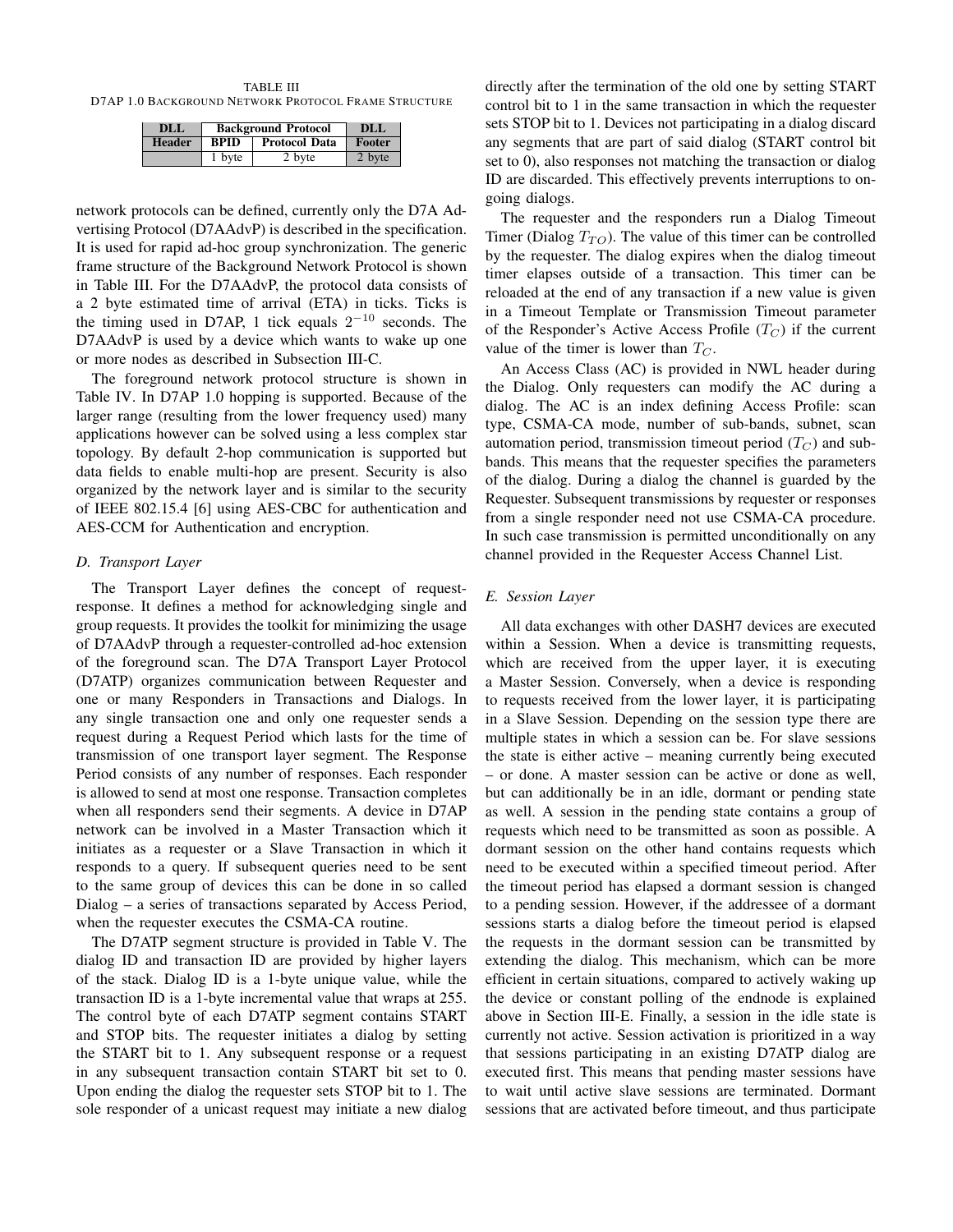| <b>DLL</b>        | <b>D7A Network Protocol</b> |                        |                                         |                                        |                     |                           |             |               |        |
|-------------------|-----------------------------|------------------------|-----------------------------------------|----------------------------------------|---------------------|---------------------------|-------------|---------------|--------|
| <b>Header</b>     | Control                     | <b>Hopping Control</b> | <b>Intermediary</b><br><b>Access ID</b> | <b>Destination</b><br><b>Access ID</b> | Origin<br>Access ID | <b>Security</b><br>Header | Pavload     | Auth.<br>Data | Footer |
| Length<br>(bytes) |                             |                        | 2/8                                     | 2/8                                    | 2/8                 | 1/6                       | $0 - 250$   | $0-16$        |        |
|                   |                             | Opt.<br>Optional       |                                         |                                        |                     |                           |             |               |        |
|                   | Protectable                 |                        |                                         |                                        | Protectable         |                           | Encryptable |               |        |

TABLE IV D7AP 1.0 FOREGROUND NETWORK PROTOCOL FRAME STRUCTURE

TABLE V D7AP 1.0 TRANSPORT LAYER PROTOCOL SEGMENT STRUCTURE

| <b>DLL</b>    | NW            | <b>Transport Laver</b> |              |                          |                            |                         |              | NW     | <b>DLL</b> |
|---------------|---------------|------------------------|--------------|--------------------------|----------------------------|-------------------------|--------------|--------|------------|
| <b>Header</b> | <b>Header</b> | Control                | Dialog<br>ID | <b>Transaction</b><br>ID | <b>Timeout</b><br>Template | Acknowledge<br>Template | Pavload      | Footer | Footer     |
|               |               | byte                   | byte         | byte                     | $0-1$ byte                 | $0-239$ byte            | $0-239$ byte |        |            |

in an extended dialog, also have priority over pending master sessions.

The D7AP Session Protocol (D7ASP) receives ALP Commands (see IV-G) from the upper layer application, and is responsible for transmitting the requests and meeting the specified QoS requirements. As part of the QoS strategy one can choose between different acknowledgment response modes: "none", "all-cast" and "any-cast". In the "any-cast" mode the request is acknowledged if a response is received to our request. This is useful for Sensor-to-Cloud cases where we just want to ensure our request is received by at least one gateway. "All-cast" mode, on the other hand, returns all responses received during the dialog period to the application layer. Finally, when the response mode is "none" the request is acknowledged if it was successfully transmitted after performing the CSMA-CA process, thus providing no reception guarantees. The QoS strategy also defines the maximum amounts of retransmissions to occur in case a required acknowledgment is not received. Per unique combination of Addressee and QoS parameters a FIFO is created in which a set of requests can be pushed, before being transmitted as separate requests being part of one dialog. The flushing of the FIFO is activated by the upper layer application or by the session layer itself for dormant sessions which either have expired or are activated because of the dialog extension of an active slave session with the requested addressee. Upon flushing a FIFO all queued requests will be transmitted by D7ATP using the same dialog ID and incrementing request IDs. For efficiency reasons, acknowledgments are not transmitted per received request but instead per group of requests within one dialog. Moreover, acknowledgments are explicitly requested by the requestor, who thus controls when to pause transmitting requests from the FIFO and instead collect acknowledgment information from the responders first. In a reply to this the responders each send their ack templates which is a bitmap showing the acknowledged request IDs within the dialog. Using this information the requestor can mark requests in the FIFO as completed, decide to retry transmission or drop requests when exceeding the retry counter. The flushing process is

finished if all requests are either successfully completed or dropped, after which this is reported to the upper layer together with all received responses. Finally, the session layer might drive a power auto-scaling feature where the transmit power is dynamically adjusted based on the perceived link quality. This is entirely optional however and the specification does not define the algorithm to use, but considers this to be implementation specific.

## *F. Data Elements*

D7AP specifies structured Data Elements, or files, which are managed in a filesystem together with their associated properties. The filesystem contains both D7A system files as well as user files. Files in the filesystem can be read from, written to or executed. Files are identified by a 1 byte file ID, where files 0x00 to 0x3F are reserved for system files. The system files, of which the content is strictly defined by the specification, contain configuration settings used by the D7A stack and describe the capabilities and status of the device. Since all files, including system files,are adaptable over the air interface (given the correct authentication) storing configuration parameters imply the behavior of the network can be changed after roll-out. The user file IDs and content are free to be chosen by the implementor. As already stated each file has associated properties like permissions, storage class and D7AActP (D7A Action Protocol, see IV-G) settings. The permission properties specify who can read, write and run the file and whether the file's content is encrypted. D7AP defines 3 users: an unauthenticated guest user, a regular authenticated user and a root user which is either the device itself or an external user authenticated with the root key. The storage class describes the persistent option per file which can vary from permanent – meaning the file's content is always available in memory for read and write operations – to transient – meaning the file's content is not actually stored in memory and cannot be read back. Other storage class types are volatile and restorable, where the contents of a volatile file is stored in volatile memory and lost on power off. A restorable file also is read from volatile memory but snapshots can be written to persistent memory, an retrieved from memory in case of power